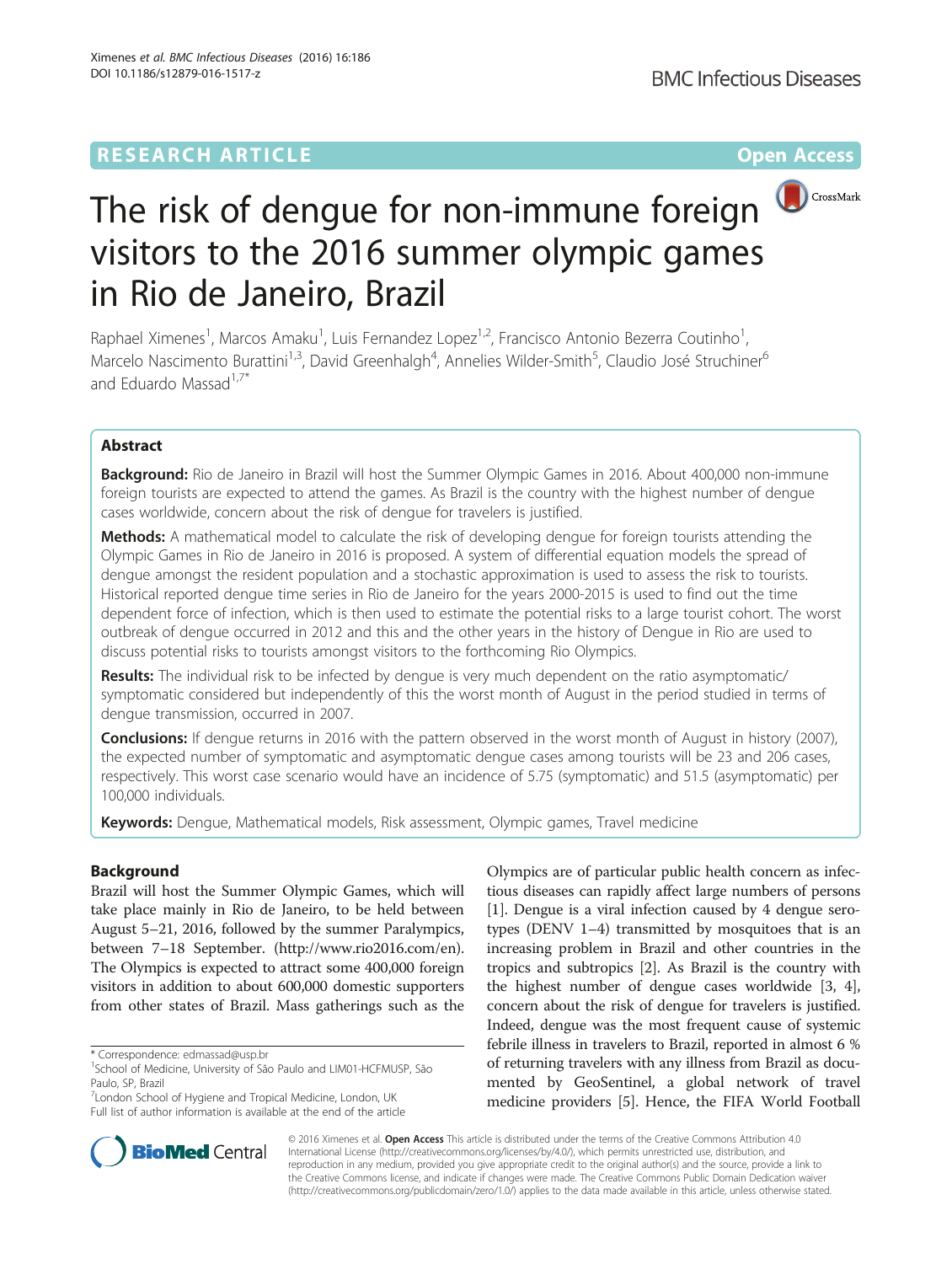<span id="page-1-0"></span>Cup that took place in Brazil in 2014 motivated extensive scientific and media communication around the potential risk of dengue to foreign visitors [[6](#page-8-0)–[12](#page-8-0)]. One modelling study predicted the risk to foreign visitors to be as high as 33 (varying from 3 to 59) in 607,051 attendees at the football games [\[7](#page-8-0)]. Fortunately, the year 2014 was a year of unusually low dengue incidence in all the cities hosting the games, and in the end only 3 cases were documented by the Brazilian authorities, one in a Japanese citizen and 2 in US citizens [[13\]](#page-8-0).

Dengue outbreaks shows a strong periodical pattern within a year because of the influence of temperature and precipitation on mosquito abundance and vectorial capacity [\[14](#page-8-0), [15](#page-8-0)] and also because a threshold in the proportion of susceptible may be reached [ArXhiV: submitted]. Dengue epidemics are often difficult to predict but easy to understand. Epidemic dengue transmission differs from year to year, often presenting a cyclical pattern. A year with high dengue activity is often followed by a year with lower incidence due to herd immunity. In adition, the interaction between climate and dengue activity is not linear, because population density, socio-economic conditions, sanitation and people mobility also play major roles in dengue epidemiology. There are also genotypic changes and introduction of new sero-and genotypes [[16\]](#page-8-0).

Dengue virus (DENV) was reintroduced into Brazil in 1981 and by 1995 it had spread throughout the country [[3, 4](#page-7-0)]. Dengue cases, and many other compulsory notifiable infectious diseases, are weekly reported to the official reporting system of the Brazilian Ministry of Health (called SINAN) database. More than 7 million dengue cases have been reported in Brazil, and Brazil is now the country with the highest dengue incidence in the world [[17\]](#page-8-0). By 2007 the number of dengue hemorrhagic fever (DHF) cases had more than doubled [\[18](#page-8-0)]. The three dengue serotypes, DENV-1, DENV-2, DENV-3 haven been circulating widely in Brazil for years, but in 2011 DENV-4 invaded the country and in 2012 the highest incidence was reported to date, 95 % of which were due to DENV-1 and DENV-4 (dtr2004.saude.gov.br/sinan web/tabnet/dh?sinannet/dengue/bases/denguebrnet.def ). Figure 1 shows the year-to-year oscillations of dengue outbreaks.

Figure 2 shows the number of accumulated dengue cases in the period between 2000 and 2015 in Rio, corresponding to the data observed in Fig. 1.

This figure shows several features that will be analyzed in another paper. From it, we see that DENV-3 started in 2000 and circulated until 2007. In 2008, until 2010, DENV-2 predominated. From 2011 until 2015, two serotypes, DENV-1 and DENV-4 started circulating. Note that the number of cases in the last outbreaks is about twice as high as the number of cases observed in previous



outbreaks. This strongly suggests that the two serotypes do not compete against each other.

Rio de Janeiro, the venue for the 2016 Olympic Games, has been of major importance for the epidemiology of dengue in Brazil. After the DENV 1–4 introductions in 1986, 1990, 2000 and 2011, respectively, the city has suffered explosive outbreaks [[19\]](#page-8-0).

Properly quantifying the risk of dengue for foreign visitors to the Olympics is important. On one hand, we want to avoid the overly alarming news and overestimates of dengue that circulated before the 2014 FIFA World Cup in Brazil [\[6](#page-8-0)–[9](#page-8-0)], on the other hand, we want to be adequately prepared for the Summer Olympics. In this paper we propose to estimate the risk of dengue for foreign visitors attending the summer Olympics in Rio de Janeiro in 2016, in the period between the 30th and 32nd epidemiological week of the year. We also discuss the

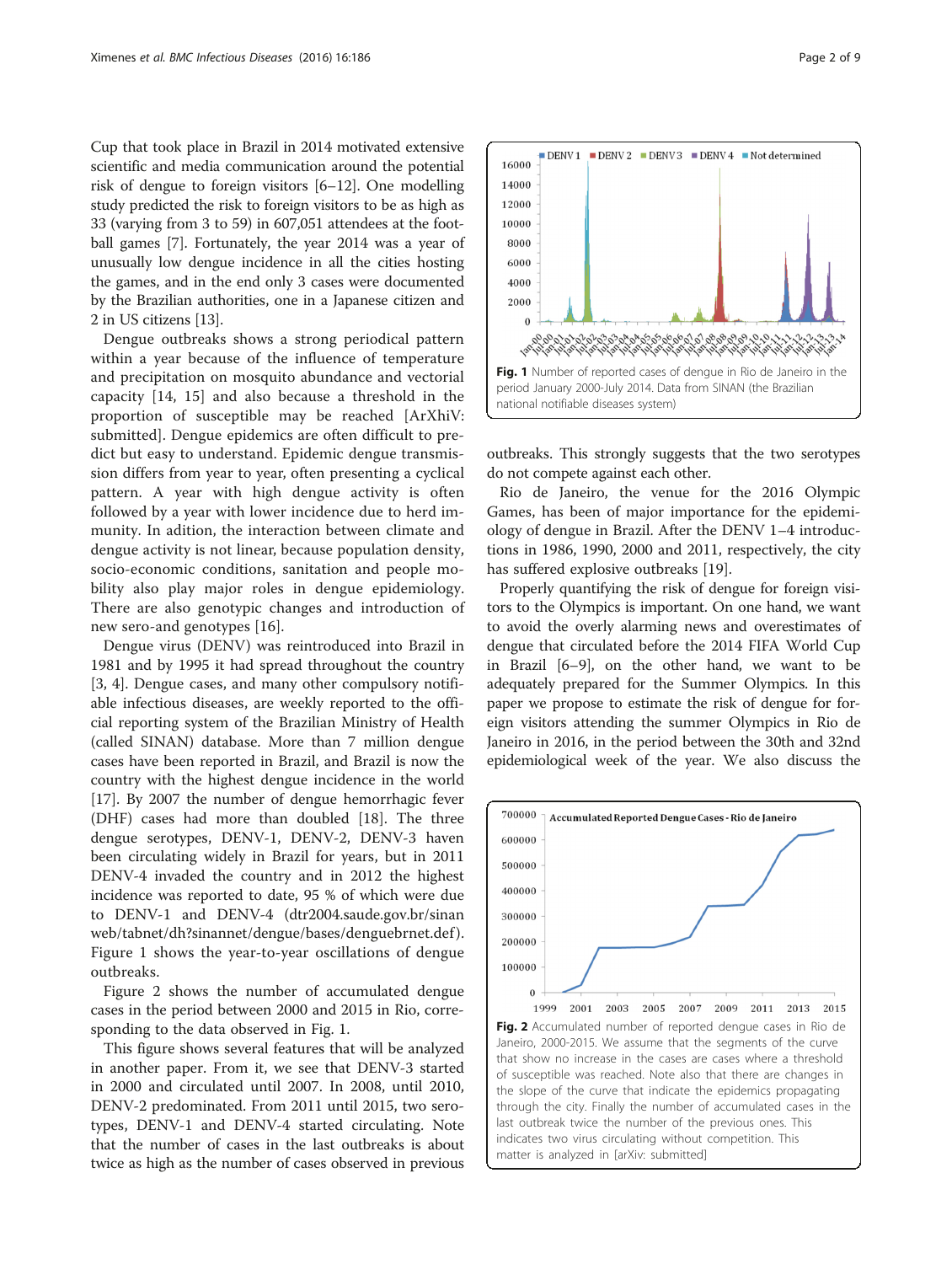strength and limitations of the model taking into account the experiences with the models proposed for estimating the risk of dengue during the FIFA World Cup in 2014.

## Methods

We propose a stochastic model for the calculation of the per capita probability of dengue infection for visitors to Rio de Janeiro in period between the 30th and the 32nd epidemiological week of the year 2016. The model is based on the calculated force of infection, averaged over the entire city for each years since the year 2000. The risk of dengue during the 3 first weeks of the months of August of each year of the historical series analyzed was then calculated.

## The Model for dengue among the local inhabitants of Rio de Janeiro

The model assumes that the population of humans and mosquitoes are subdivided into: susceptible humans  $S_H$ , infected humans  $I_H$ , recovered (and immune) humans  $R_H$ , total humans  $N_H$ , susceptible mosquitoes  $S_V$ , infected and latent mosquitoes  $L<sub>V</sub>$ , and infected and infectious mosquitoes  $I_V$ . The dynamics of an ideal model is described by the set of equations shown in Table 1 [[20\]](#page-8-0).

In Table 1,  $a$  is the daily biting rate of the mosquitoes (that is, the average number of bites each mosquito inflicts in the human hosts),  $b$  is the proportion (that is, a probability) of infected bites that are actually infective for humans, c is the proportion (that is, a probability) of bites that are due to infective mosquitoes,  $\mu$  is the mortality rate of humans,  $\gamma$  is daily the recovery rate of humans,  $\mu_V$  is the daily mortality rate of mosquitoes,  $1/\gamma_V$  is the average latency period in days in the mosquitoes and  $\alpha$  is the dengue induced daily mortality rate of humans. The quantities  $S_H$ ,  $I_H$ ,  $R_H$ , etc., are densities [\[21\]](#page-8-0) and although very simple, this model can reproduce most of the characteristics of dengue outbreaks among visitors [[22\]](#page-8-0).

Table 1 Model describing dengue dynamics

 $\frac{dS_H}{dt} = -abI_V \frac{S_H}{N_H}$  $\frac{\partial H}{\partial H} - \mu S_H + \mu N_H,$  $\frac{dl_H}{dt} = abI_V \frac{S_H}{N_H}$  $\frac{\partial H}{\partial H} - (\mu + \gamma + a)I_H$  $\frac{dR_H}{dt} = \gamma l_H - \mu R_H$ <br>  $\frac{dS_V}{dt} = -acS_V \frac{l_H}{N_H}$  $\frac{dL_V}{dt} = acS_V \frac{N_H}{N_H}$  $\mu_{H}$   $\mu_{H}$ <br>  $\mu_{H} = \gamma h_{H} - \mu R_{H}$ <br>  $\mu_{H} = -acS_{V} \frac{h_{H}}{N_{H}} + \mu_{V} (N_{V} - S_{V}),$ <br>  $\mu_{H} = acS_{V} \frac{h_{H}}{N_{H}} - \mu_{V} L_{V} - \gamma_{V} L_{V},$  $\frac{1}{N_H}-\mu_V L_V-\gamma_V L_V,$  $\frac{dl_V}{dt} = \gamma_V L_V - \mu_V l_V,$  $\mathop{N_H}\limits^{dt} = \mathop{S_H}\limits^{t*} + \mathop{I_H}\limits^{t} + \mathop{R_H}\limits^{t*},$ 

## Calculating the per capita probability of infection

Assuming a closed population of size  $N$  in the absence of competitive risks, the risk of infection can be stochastically calculated by a two state model without recovery. Such a Susceptible-Infected (SI) model is one in which S individuals are susceptible to the infection and I individuals are those who acquired the infection, remaining infected for life. This is an approximation to the dengue reality and it is justified by the fact that visitors are in relatively low number with respect with the local population and they spend a relatively short period of time in the visited place. Visitors, therefore, are assumed to be subject to the local force of infection but do not contribute to it. The consequence of this assumption is that we can use a linear model, which simplifies the calculation of the risk of infection. The details of the risk calculation are shown in Table 2.

In a model such as the one shown in Table 2, that excludes any competitive risks (that is, neither recovery/ death before returning home nor returning home before recovering from the infection), the PGF (5) is the PGF of a Binomial Distribution (susceptibles either acquire the infection or not) with  $N$  trials and probability of success  $\pi$  given by (7) and variance given by (9).

Table 2 A stochastic SI approximation to the risk of dengue for visitors

Let us start by calculating the probability that  $x$  individuals are in the state S and y individuals are in the state I at time  $t + \Delta t$ :

$$
P_{xy}(t + \Delta t) = P_{xy}(t)(1 - \lambda x \Delta t) + P_{x+1,y-1}\lambda(x+1)\Delta t
$$
\n(2)

In equation (2) the first term refers to the probability that there were x and y individuals at time t in the states S and I respectively, and that no susceptible individuals x acquired the infection in the period. The second term refers to the probability that there were  $(x + 1)$  and  $(y-1)$  individuals at time t in the states S and I respectively, and that one susceptible individual acquired the infection in the period. From equation (2) it follows that:

$$
\frac{dP_{x,y(t)}}{dt} = -\lambda x P_{x,y}(t) + \lambda (x+1) P_{x+1,y-1}(t).
$$
\n(3)

The general expression for the Probability Generation Function (PGF),  $G(u,v,t)$ , is given by:

$$
G(u, v, t) = \sum_{y=0}^{N} u^x v^y P_{x,y}(t).
$$
\n
$$
(4)
$$

For the particular model expressed in equation (4) it is possible to deduce that the PGF is:

$$
G(u, v, t) = [(u - v)e^{-\lambda t} + v]^N.
$$
\n(5)

Now the average number of infected individuals,  $y$ , at time  $t$  can be calculated by taking the first partial derivative of the PGF with respect to  $v$  at  $u$ , $v = 1$ :

$$
\frac{\partial G(u,v,t)}{\partial v}\big|_{u,v=1} = N\big(1 - e^{-\lambda t}\big). \tag{6}
$$

Hence, the average per capita risk of infection,  $\pi$  is given by:

 $\lambda + \lambda$ 

(1)

$$
\pi = 1 - e^{-\lambda t}.\tag{7}
$$

The variance of the probability distribution for the number of infected individuals at time  $t$  is given by:

$$
var[y] = \frac{\partial^2 G(u,v,t)}{\partial v^2} \bigg|_{u,v=1} + \frac{\partial G(u,v,t)}{\partial v} \bigg|_{u,v=1} - \left[ \frac{\partial G(u,v,t)}{\partial v} \bigg|_{u,v=1} \right]^2
$$
\n(8)

\nwhich results in:

$$
var[y] = Ne^{-\lambda t}[1 - e^{-\lambda t}].
$$
\n(9)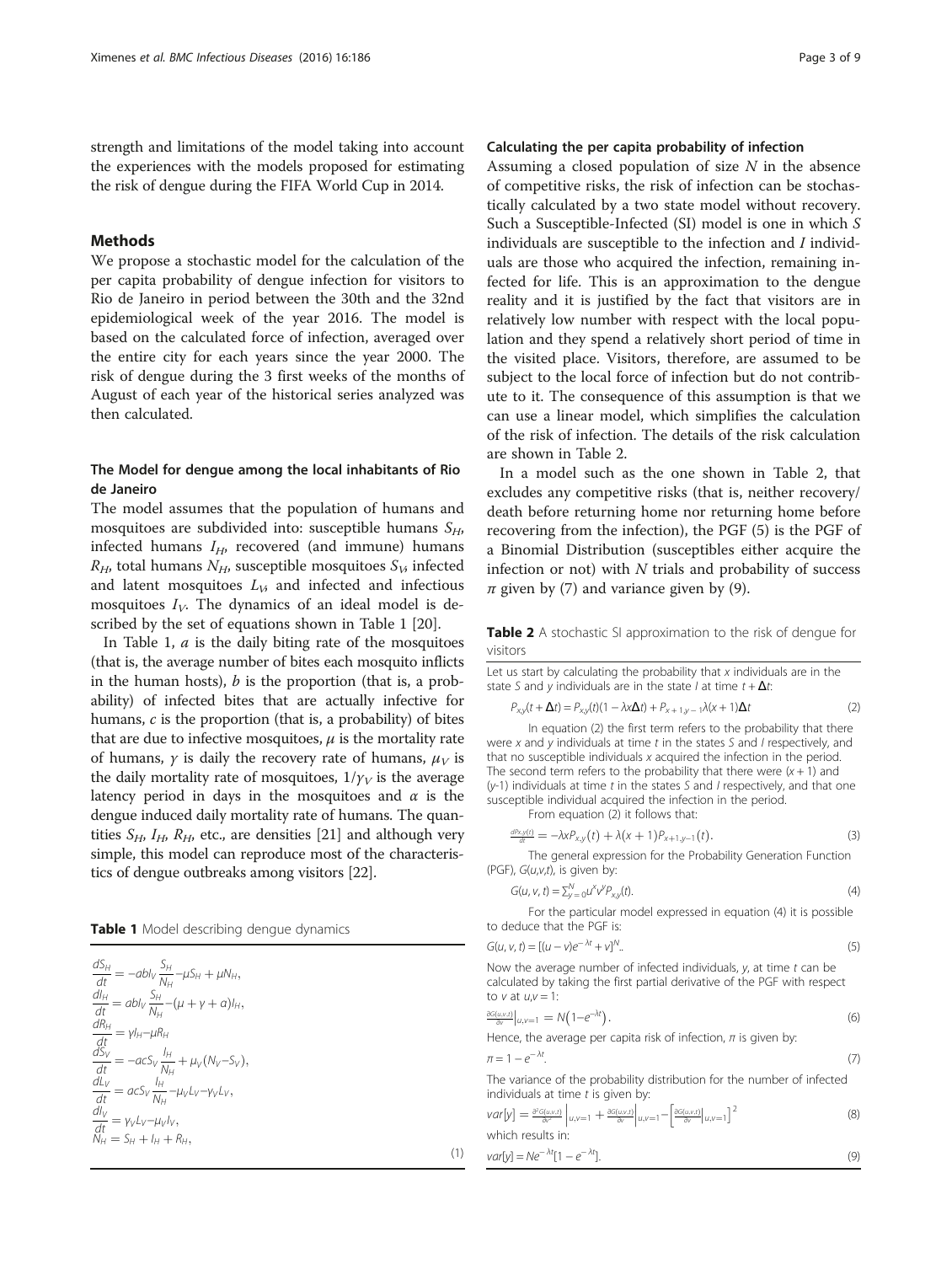The force of infection of dengue, however, shows a marked oscillation with a peak in the end of the summer, decreasing thereafter. Therefore, to determine the risk of dengue for visitors in the period of the Olympic Games (August 2016) it is necessary to take this into account, and equation (7) now becomes equation (10), shown in Table 3:

In Table 3, tourists are assumed to arrive at time  $\omega$ , remaining in Rio until time  $\omega + \Omega$ , when they leave.

Note that the dynamics of dengue are actually given by the set of equations (1) which is a host-vector model in which the epidemiological dynamics of the human population is of Susceptible-Infected-Removed (SIR) type. However the timescale on which the epidemiological changes occur is typically very long compared with the short mosquito lifecycle.

The probability that each visitor develops dengue, therefore, is given by equation (10) of Table 3. Thus the number of dengue cases amongst tourists is again Binomial with parameters N and  $p = \pi(\omega, \Omega)$ .

So we need to find  $\lambda(t)$ , to finally calculate the risk value for visitors. Therefore, we rewrite the first two equations of system (1), as shown by system (11) in Table 4.

In Table 4, the force of infection  $\lambda(t) = abI_V/N_H$  is the rate of attack of a single susceptible individual at time  $t$ and  $\lambda(t)S(t)$  is the dengue incidence (SINAN data) new cases per time unit.

# Estimating the Force of Infection of Dengue in Rio de Janeiro

In this section we show how to estimate the force of infection of dengue in Rio de Janeiro. We assume that visitors attending the Olympic Games are subject to the same force of infection of dengue as the local residents. This is a strong assumption and it is based on the observation that, on the one hand, some of the tourists tend to be hosted in hotels with air conditioning and therefore with less contact with the Aedes aegypti mosquitoes. On the other hand, a growing number of tourists prefer to stay in the shanty towns of Rio, subject to high exposure to the mosquitoes. Hence, on average, tourists are expected to receive the same number of potentially infective bites as local residents. The result of this assumption is an upper bound of the expected risk to visitors.

The force of infection of dengue in Rio de Janeiro shows a marked oscillatory behavior with cases starting to grow early in January, peaking in late April, and

Table 3 The risk of dengue for visitors taking into account the observed oscillation in transmission

$$
\pi(\omega,\Omega) = 1 - \exp\left[-\int_{\omega}^{\omega+\Omega} \lambda(s)ds\right].
$$
\n(10)

Table 4 SI approximation of dengue transmission among visitors

$$
\frac{dS_H}{dt} = -\lambda(t)S_H - \mu S_H,
$$
\n
$$
\frac{dI_H}{dt} = \lambda(t)S_H - (\mu + \gamma + a)I_H.
$$
\n(11)

declining thereafter. By considering the notified number of weekly cases reported to the SINAN database from 2000 until 2015, we can calculate the time-dependent force of infection of dengue year by year in this period of 16 years.

To estimate the force of infection of dengue in Rio in the years analyzed, we modeled the time-dependent force of infection as a function with the "corrected Gaussian" form, as shown in Table 5:

To obtain the risk of dengue for foreign visitors we fitted to the data incidence to the continuous function (12) for the force of infection  $\lambda(t)$ , such that when used in the model (11) reproduces the SINAN incidence data. As mentioned in the Introduction, in Brazil, dengue cases, and many other infectious diseases are compulsorily notified. The number of weekly cases are reported to the official depository system of the Brazilian Ministry of Health (SINAN) database. In this paper it is assumed that all clinical (symptomatic) dengue cases are notified and, therefore, SINAN is assumed to be equal to  $\lambda(t)S(t)$ . This is the quantity that is reproduced by the model. Of course it is also necessary to estimate, after each outbreak, an initial number of susceptible individuals,  $S(0)$ , in order to obtain the incidence of dengue notification in the next outbreak. This is estimated as follows.

The total population of Rio de Janeiro in 2000 was obtained from the census of National Statistics in Demography Institute of Brazil as 5,857,904 inhabitants. The next national census was carried out in 2010 and the total number of inhabitants increased to 6,317,424 individuals. As explained below, we need the total population in each years, which was obtained by interpolation in between. After 2010, the total population was extrapolated from the two precedents censuses.

Table 5 Dengue force of infection modeled as a Gaussian function

$$
\lambda(t) = c_1 \exp\left[-\frac{(t-c_2)^2}{c_3}\right] F(t),\tag{12}
$$

where  $c_1$  is a scale parameter that determines the maximum incidence,  $c_2$  is the time at which the maximum incidence is reached,  $c_3$  represents the width of the time-dependent incidence function and  $F(t)$  is an ad hoc function introduced to both improve the model fit to data and to set the initial time of infection  $c_5$ . This function has the "logistic" form:

$$
F(t) = \frac{1}{1 + \exp(-c_4(t - c_5))},\tag{13}
$$

where  $c_4$  determines the rate at which the incidence increases.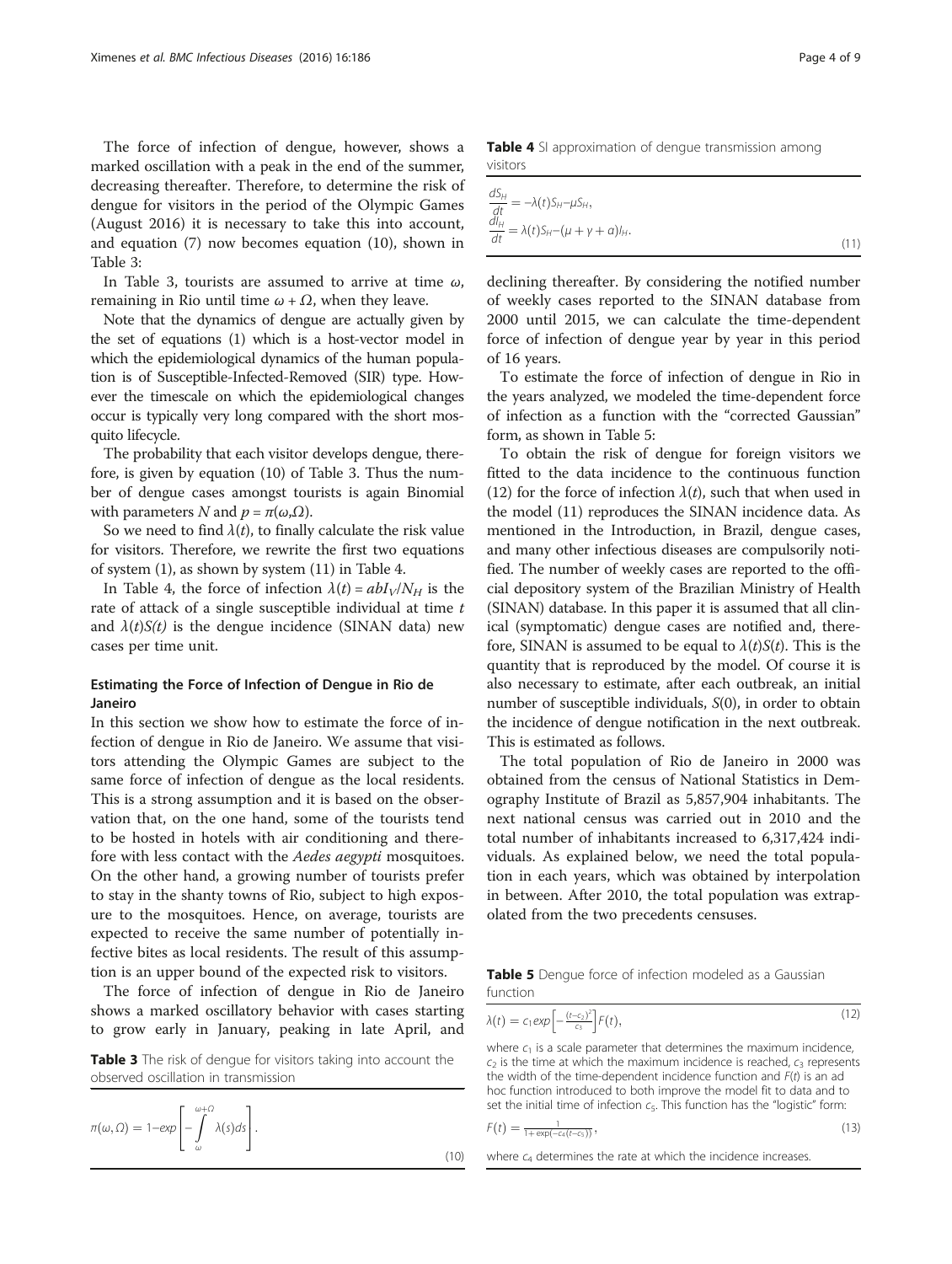In order to obtain the initial conditions S(0) for Rio for each year we first projected the expected number of inhabitants and discounted the number of dengue cases reported in the previous year. This was carried out for the years 2000 until 2007 because in this period serotype 3 predominated in Rio. For 2008, the total projected population size was used because a new serotype started circulating (DENV-2), to which all inhabitants were assumed susceptible. For 2009 and 2010 the same procedures of discounting the number of cases in the previous years was applied because DENV-2 circulated along these 3 years. In 2011, serotypes 1 and 4 were introduced and the initial condition assumed for simulating the years 2011–2015 were obtained first, by doubling the projected population for 2011 (there were 2 virus circulating) and for 2012–2015 by discounting the number of cases reported in the previous years.

One important aspect to be considered, however, is the expected number of asymptomatic dengue infections, which has been subject of some publications recently. The ratio asymptomatic/symptomatic varies from 2 to 10 according to references [[23](#page-8-0)] and [\[24](#page-8-0)]. In addition, there is now evidence suggesting that those asymptomatic individuals are equally or even more transmissible to the mosquitoes [[25\]](#page-8-0). Therefore, we simulated 2 scenarios with the ratios symptomatic/asymptomatic as equal to 1:1 and 1:4.

Table 6 summarize the above procedures.

In the table the 3rd column is the calculated size of the population of Rio in each year. The 4th column is the number of reported (symptomatic) cases. The 5th column is the initial number of susceptibles, S(0), calculated by subtracting the total population the number of reported cases considering that there was no asymptomatic cases. Column 6th recalculated  $S(0)$  by considering that the ratio symptomatic/asymptomatic was 1:4.

For instance, for 2001 we considered  $S(0)$  as the total population of 2000 minus the number of reported cases in the previous year for the ratio 1:1, minus 2 times the number of reported cases in 2000, and so on for the other ratios considered.

Summarizing, we fitted equations (12) and (13) to obtain the parameters  $c_i(i = 1,...5)$  that, when applied to the set of equations (11), assuming as initial conditions for the number of susceptible individuals, S(0), as explained above, retrieves the incidence of new cases reported per week in the SINAN  $(\lambda(t)S(t))$  database. Figure [3](#page-5-0) shows the quality of the fitting procedure for 2012, the worst year in terms of dengue incidence in Rio de Janeiro for the case were no asymptomatic infections was considered.

## Results

The results of the above calculations are summarized in Tables [7](#page-6-0) and [8,](#page-6-0) which shows the individual risks of infection for travelers and the expected number of cases for each one of the scenarios simulated, respectively.

## **Discussion**

In this paper we propose a model for estimating the individual risk of dengue infection for non-immune visitors attending the 2016 Summer Olympic Games in Rio de

Table 6 Number of susceptible individuals in each year analyzed according to the assumed proportion of symptomatic/ asymptomatic

|      |                |            |                          | $S_0$ Symptomatic | $S_0$ asymptomatic |
|------|----------------|------------|--------------------------|-------------------|--------------------|
| Year | Virus          | Population | Number of reported cases | 1:1               | 1:4                |
| 2000 | 3              | 5,857,904  | 4387                     | 5,857,904         | 5,857,904          |
| 2001 | 3              | 5,860,374  | 29607                    | 5,855,987         | 5,842,826          |
| 2002 | 3              | 5,906,079  | 152687                   | 5,872,085         |                    |
| 2003 | 3              | 5,951,784  | 3781                     | 5,765,103         | 5,205,060          |
| 2004 | 3              | 5,997,489  | 2606                     | 5,807,027         | 5,235,641          |
| 2005 | 3              | 6,043,194  | 2874                     | 5,850,126         | 5,270,922          |
| 2006 | 3              | 6,088,899  | 16623                    | 5,892,957         | 5,305,131          |
| 2007 | 3              | 6,093,472  | 27340                    | 5,880,907         | 5,243,212          |
| 2008 | $\overline{2}$ | 6,180,309  | 130876                   | 6,180,309         | 6,180,309          |
| 2009 | $\overline{2}$ | 6,226,014  | 5269                     | 6,095,138         | 5,702,510          |
| 2010 | $\overline{2}$ | 6,320,446  | 5477                     | 6,184,301         | 5,775,866          |
| 2011 | 1 & 4          | 6,317,424  | 83357                    | 12,634,848        | 12,634,848         |
| 2012 | 1 & 4          | 6,363,129  | 140559                   | 12,642,901        | 12,392,830         |
| 2013 | 1 & 4          | 6,408,834  | 70077                    | 12,593,752        | 11,922,004         |
| 2014 | 1 & 4          | 6,453,682  | 5699                     | 12,613,371        | 11,731,392         |
| 2015 | 1 & 4          | 6,500,244  | 17504                    | 12,700,796        | 11,801,720         |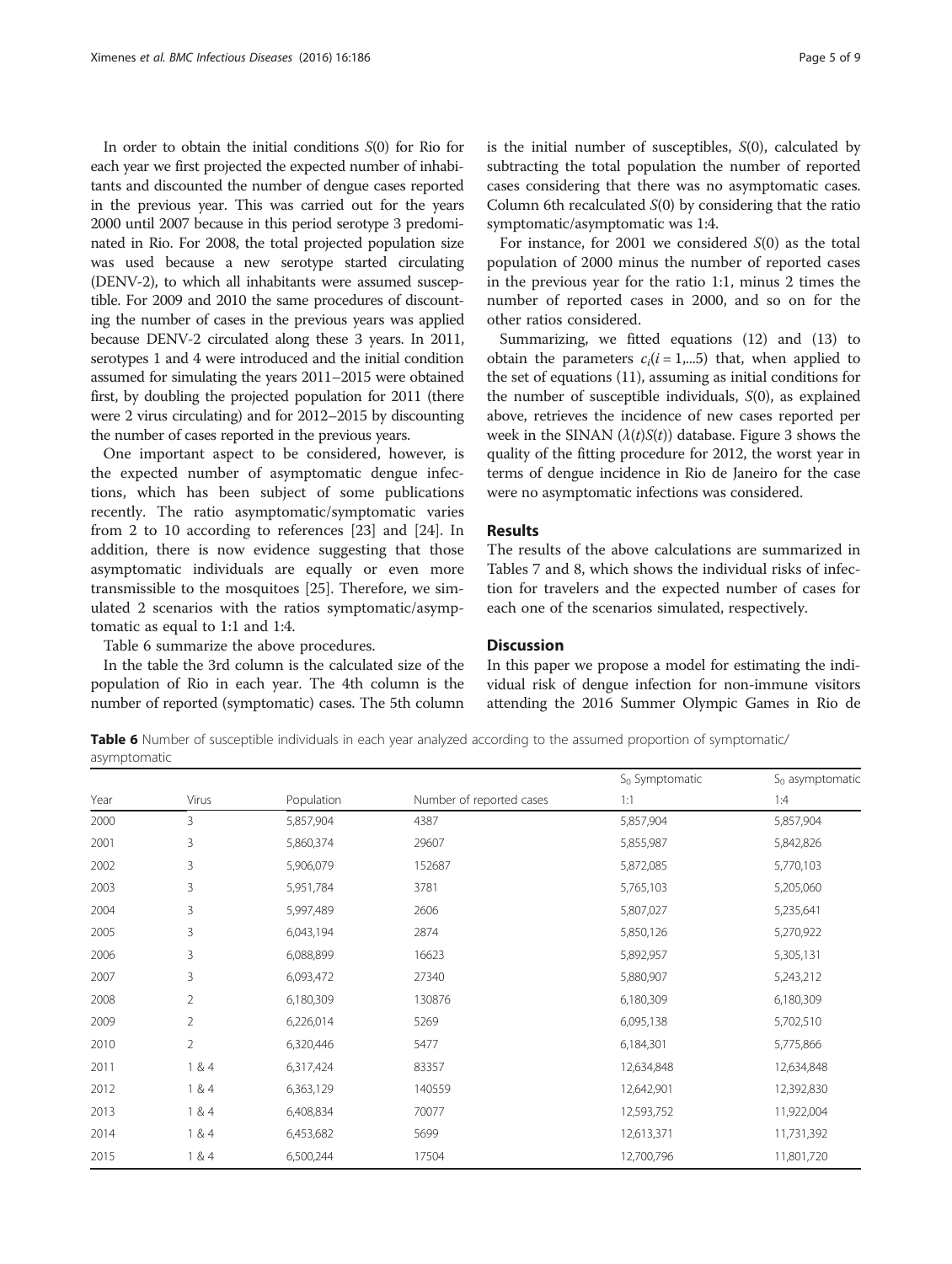Janeiro, Brazil. An SIR model is used for describing the spread of dengue among local inhabitants and a stochastic simplification, assuming an SI structure, was applied to estimate the individual risk of dengue for travelers. The force of infection for the period of the games was calculated by assuming a Gaussian-type function that was fitted to the actual dengue notification system in the country. The maximum risk for travelers, assuming an incidence at the time of the 2016 games as equal to worst month of August (2007) in terms of dengue in Rio, was calculated to be  $5.84 \times 10^{-5}$  (95 % CI:  $5.21 \times 10^{-5} - 6.47 \times 10^{-5}$ ) and 5.14x10−<sup>4</sup> (95 % CI: 4.94x10−<sup>4</sup> −5.34x10−<sup>4</sup> ) for a 1:1 and 1:4 symptomatic/asymptomatic ratios, respectively. The fact that the worst month of August occurred in 2007, a year with a relatively low number of dengue cases deserves an explanation. Although the worst dengue year in the historical set studied was 2012, in 2007, the month of August showed a high remaining number of dengue cases and the following dengue season had already started. This was probably due to climatic factors because the average maximum, mean and minimum temperatures recorded for the month of August in 2007 were 3 centigrade degrees higher than 2012 (29, 23 and 20 versus 26, 20 and 18, respectively). This may have result in a higher density of mosquitoes and consequently higher intensity of

This individual risk when scaled to the expected 400,000 non-immune visitors would translate into the expected number of visitors who would acquire a dengue infection during the Olympic Games.

transmission in that particular year.

The model relies on several assumptions, namely, that visitors are subject to the same force of infection as the local residents; the visitors are in relatively low number with respect to the local population; visitors spend a relatively short period in Rio de Janeiro and, therefore, do not contribute to the local force of infection; and, finally, there is no competitive risk for travelers, like returning home before acquiring the infection.

We would like to emphasize that our main result is the individual probability that a non-immune traveller acquire the infection. With this probability any individual may decide whether he/she will come to Rio. This individual probability of infection (Table [7\)](#page-6-0) allows the calculation of having any number of travellers N will result in  $n \leq N$  infections.

To estimate the expected number of travellers that get dengue we explicitly assume (including the title) that all visitors are non-immune. This produces an upper bound to the average number of expected cases/infections.

With respect to immune visitors from dengue endemic countries, we have the following observations:

- 1) those individuals must come from South-East Asia, Africa or South America, the endemic regions of dengue;
- 2) judging from the number of visitors attending the World Cup in 2014, from the 700,000 foreign visitors, about half came from South America. The remaining came either from Europe or North America. African and South-Eastern Asians were a small minority, in some cases only represented by the athletes themselves.

Therefore, the expected number of cases/infections could be cut by about half.

Unfortunately, all the four serotypes of dengue are circulating in South American countries and the proportion of immune individuals is unknown and in some cases subject to errors. Therefore, we consider only 400,000 that are roughly the estimation of non-immune visitors.

The main shortcoming with epidemiological forecasting is to establish the extent to which the past is likely to be an accurate guide to the future [[26](#page-8-0)]. There are many unpredictable factors that generate uncertainties at many levels, and often policy makers have to rely on information of previous outbreaks in order to make decisions that are at high stake, both in terms of health and economics. Woolhouse proposes 4 scenarios for forecasting. (1) Data and values of parameters for previous outbreaks are assumed to be valid for future episodes and the structure of the model is assumed to be valid as well, in other words there is no change; (2) There may be changes in the dengue serotype circulating at the moment of the forecasting, or in the intensity of transmission, or in climate condition for the breeding of mosquitoes, in other words the input data change; (3) The parameter values change, such as the force of infection of dengue as determined by the density of infected mosquitoes with respect to human hosts and the biting rate. These kinds of changes would

<span id="page-5-0"></span>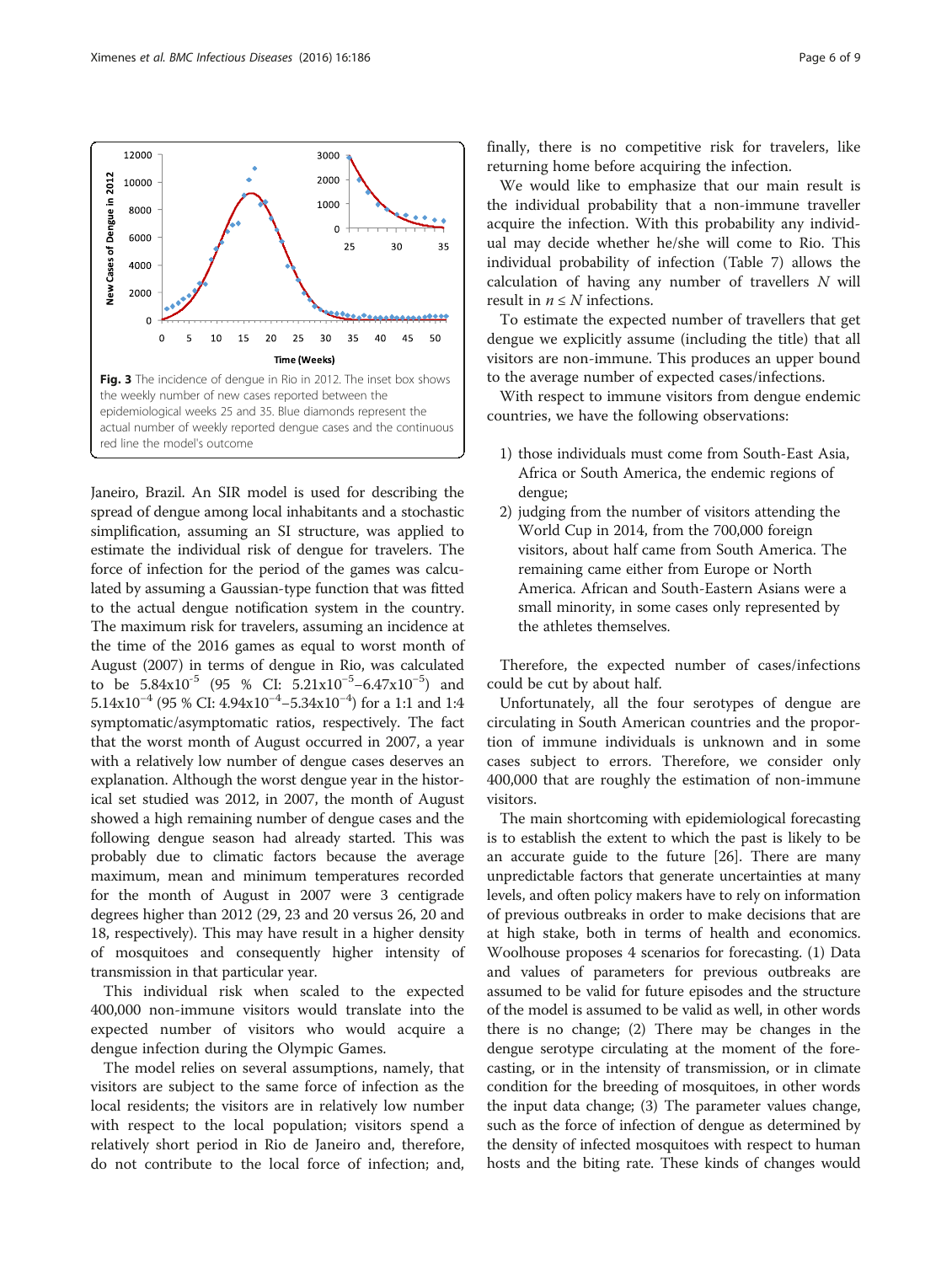<span id="page-6-0"></span>Table 7 Individual risk of acquiring dengue and the respective 95 % Confidence Interval for both scenarios simulated

| Year | Individual Risk - symptomatic infection | 95 % CI                    | Individual Risk - asymptomatic infection x4 | 95 % CI                    |
|------|-----------------------------------------|----------------------------|---------------------------------------------|----------------------------|
| 2000 | 3.21E-06                                | $[1.73E-06, 4.68E-06]$     | 1.29E-05                                    | $[9.90E-06, 1.58E-05]$     |
| 2001 | 1.05E-05                                | $[7.87E-06, 1.32E-05]$     | 4.18E-05                                    | $[3.65E-05, 4.72E-05]$     |
| 2002 | 1.40E-09                                | $[0.00E + 00, 3.22E-08]$   | 7.50E-09                                    | $[0.00E + 00, 7.95E - 08]$ |
| 2003 | 1.58E-07                                | $[0.00E + 00, 4.89E-07]$   | 4.04E-06                                    | $[2.28E-06, 5.80E-06]$     |
| 2004 | 5.42E-07                                | $[0.00E + 00, 1.15E-06]$   | 2.42E-06                                    | $[1.06E-06, 3.78E-06]$     |
| 2005 | 2.75E-06                                | $[1.37E-06, 4.12E-06]$     | 1.21E-05                                    | $[9.08E-06, 1.51E-05]$     |
| 2006 | 2.39E-06                                | $[1.12E-06, 3.67E-06]$     | 1.07E-05                                    | $[7.90E-06, 1.36E-05]$     |
| 2007 | 5.84E-05                                | $[5.21E-05, 6.47E-05]$     | 5.14E-04                                    | $[4.94E-04, 5.34E-04]$     |
| 2008 | 4.44E-06                                | $[2.75E-06, 6.14E-06]$     | 3.62E-05                                    | $[3.14E-05, 4.11E-05]$     |
| 2009 | 2.15E-07                                | $[0.00E + 00, 5.89E - 07]$ | 6.83E-06                                    | $[4.65E-06, 9.02E-06]$     |
| 2010 | 2.39E-05                                | $[1.99E-05, 2.78E-05]$     | 1.09E-04                                    | $[1.00E-04, 1.17E-04]$     |
| 2011 | 4.45E-06                                | $[3.27E-06, 5.64E-06]$     | 1.82E-05                                    | $[1.58E-05, 2.06E-05]$     |
| 2012 | 3.75E-05                                | $[3.41E-05, 4.10E-05]$     | 1.62E-04                                    | $[1.54E-04, 1.69E-04]$     |
| 2013 | 4.18E-07                                | $[5.46E-08, 7.82E-07]$     | 1.82E-06                                    | $[1.04E-06, 2.60E-06]$     |
| 2014 | 9.25E-06                                | $[7.54E-06, 1.10E-05]$     | 4.01E-05                                    | $[3.64E-05, 4.38E-05]$     |
| 2015 | 3.72E-05                                | $[3.38E-05, 4.07E-05]$     | 1.61E-04                                    | $[1.54E-04, 1.69E-04]$     |

be difficult to quantify a priori, and new parameter values may need to be estimated from earlier epidemic data; and (4) the model changes, which means the original model structure or assumptions are incorrect for the new epidemic.

All or some of these factors may explain the failure to accurately predict the number of dengue cases for the World Cup 2014 in Brazil, and the forecasting for the Olympic Games is not immune to them. We show that the year 2014 experienced a particularly low dengue incidence and when we run our model for that year (but after the event of the World Cup) we see that zero to a handful of cases during the World Cup was a likely possibility. Climatic events such as a severe drought in 2014 could explain the low incidence of dengue in that year but other factors could have contributed as well.

The accuracy of any attempt to forecast the number of dengue cases for the Olympic Games in 2016 will very

Table 8 Expected number of symptomatic and asymptomatic dengue and respective 95 % Confidence Interval for both scenarios simulated

| Year | Expected Symptmatic cases | 95 % C.I.                      | Expected Asymptmatic cases | 95 % C.I.     |
|------|---------------------------|--------------------------------|----------------------------|---------------|
| 2000 |                           | $(1-2)$                        | 5                          | $(4-6)$       |
| 2001 | $\overline{4}$            | $(3-5)$                        | 17                         | $(15 - 19)$   |
| 2002 | $\mathbf{0}$              |                                | 0                          |               |
| 2003 | $\mathbf 0$               |                                | 2                          | $(1 - 2)$     |
| 2004 | $\mathbf{0}$              |                                |                            | $(0 - 2)$     |
| 2005 |                           | $(1-2)$                        | 5                          | $(4-6)$       |
| 2006 |                           | $(0-1)$                        | 4                          | $(3-5)$       |
| 2007 | 23                        | $(21 - 26)$                    | 206                        | $(198 - 214)$ |
| 2008 | $\overline{2}$            | $(1-2)$                        | 14                         | $(13 - 16)$   |
| 2009 | $\circ$                   | $\qquad \qquad \longleftarrow$ | 3                          | $(2-4)$       |
| 2010 | 10                        | $(8-11)$                       | 43                         | $(40 - 47)$   |
| 2011 | $\overline{2}$            | $(1-2)$                        | 7                          | $(6 - 8)$     |
| 2012 | 15                        | $(14 - 16)$                    | 65                         | $(62 - 68)$   |
| 2013 | $\circ$                   |                                | 1                          | $(0-1)$       |
| 2014 | $\overline{4}$            | $(3-4)$                        | 16                         | $(15 - 18)$   |
| 2015 | 15                        | $(14 - 16)$                    | 64                         | $(62 - 68)$   |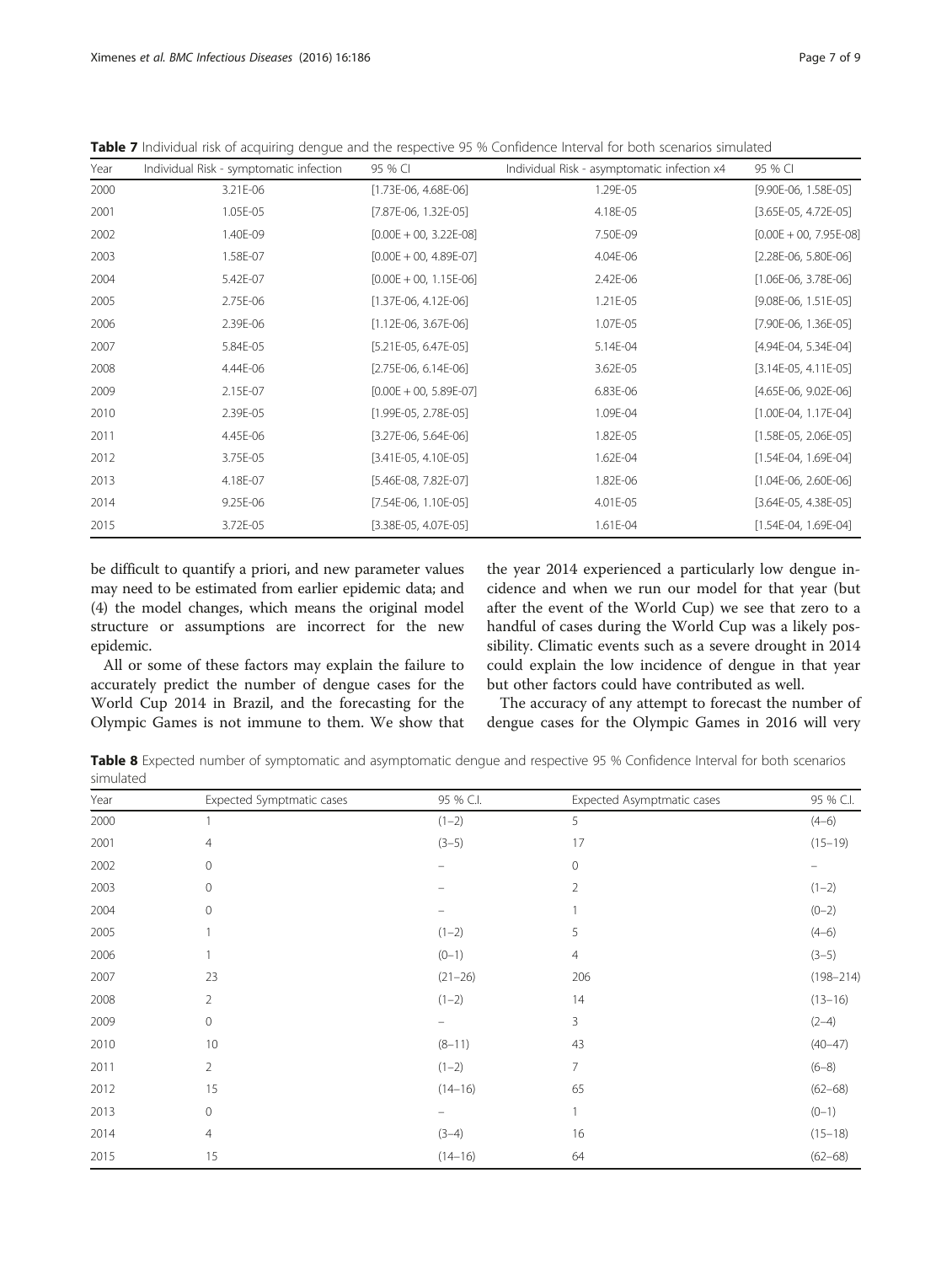<span id="page-7-0"></span>much depend on the intensity of transmission. This in turn is dependent on changes in the serotype circulating, climate conditions and host behavior. Furthermore, the Olympic Games will motivate public health practitioners to intensify vector control measures around the Games, thereby reducing the risk of dengue in the vicinity of the Games. In addition, the oscillatory distribution of cases is of upmost importance for the risk of dengue during the period of time of the Olympic Games. As can be seen in Fig. [1](#page-1-0) the years of 2002 and 2008 showed the highest peaks in the number of cases but these were concentrated during the summer season. With the exception of 2007, the month of August in those years showed a very low incidence of dengue and hence the low expected number of cases projected for the Olympics in Table [8](#page-6-0). Hence, if we apply the same level of dengue over the last 15 years, the expected number of symptomatic dengue among nonimmune visitors attending the Olympic Games in Rio de Janeiro in 2016 will vary depending on the intensity of transmission of dengue in the month of August. This, in turn, will depend on climatic factors and the number of infected mosquitoes in that particular month.

After we finished the revision of the original manuscript Brazil has been overwhelmed by an apparently huge outbreak of Zika virus. This triggered a wave of concern around the world, in particular due to the still to be confirmed association with microcephaly in babies born from mothers infected with Zika. The calculations provided by the present work could represent an important step toward understanding and quantifying the risk of exposure to Zika for travellers visiting Rio during the Olympic Games and eventually bitten by Aedes mosquitoes. Preliminary calculations suggest a very low individual risk on the order of  $2x10^{-6}$  but this is still based on incomplete information. As soon as more information on Zika incidence in Brazil is known through new and reliable diagnostic methods we intend to calculate the risk of Zika infection for travellers visiting Brazil any time in the future

# Conclusions

If dengue returns in 2016 with the pattern observed in the worst month of August in history (2007), the expected number of symptomatic and asymptomatic dengue cases among tourists will be 23 and 206 cases, respectively. This worst case scenario would have an incidence of 5.75 (symptomatic) and 51.5 (asymptomatic) per 100,000 individuals.

Preliminary calculations on the risk of Zika virus infection for tourists suggest a very low individual risk on the order of 2x10−<sup>6</sup> but this is still based on incomplete information.

#### Ethics approval and consent to participate

This work has been approved by the Ethics Review Board of the School of Medicine of the University of Sao Paulo. No human subjects were involved.

#### Availability of data and materials

All data used has been retrieved from the SINAN system, available at: [http://portalsaude.saude.gov.br/index.php/omi](http://portalsaude.saude.gov.br/index.php/oministerio/principal/secretarias/svs/dengue) [nisterio/principal/secretarias/svs/dengue](http://portalsaude.saude.gov.br/index.php/oministerio/principal/secretarias/svs/dengue)

#### Abbreviations

DENV: Dengue virus; DHF: Dengue hemorragic fever; FIFA: "Fédération Internationale de Football Association"; LIM: "Laboratórios de Investigação Médica"; PGF: Probability generating function; SI: Susceptible - infected; SINAN: "Sistema de Informação de Agravos de Notificação"; SIR: Susceptibleinfected-removed.

#### Competing interests

The authors declare that they have no competing interests.

#### Authors' contributions

RX analysed the dengue data from SINAN and calculated the risks, MA and LFL designed the stochastic model, FABC and MNB designed the deterministic general model, DG analysed the results of the risk models and calculated the confidence interval, AWS contextualized the dengue aspects and guided the writing, CJS calculated the risks and confidence interval and EM designed and wrote the technical aspects of the paper. All the authors contributed to the final composition of the paper. All authors read and approved the final manuscript.

#### Acknowledgements

We thank Paulo Cesar Costa Santos for computational support. Funding

This study received partial funding from LIM01-HCFMUSP, CNPq (grant 300981/2014-7), FAPESP (grant 2012/18463-4), Brazilian Ministry of Health (Fundo Nacional de Saúde, grant 777588/2012), Dengue Tools under the Health theme of the Seventh Framework Programme of the European Community (Grant Agreement Number 282589) and was also partially funded by Leverhulme Trust Research Fellowship grant (RF-2015-88) (DG).

#### Author details

<sup>1</sup>School of Medicine, University of São Paulo and LIM01-HCFMUSP, São Paulo, SP, Brazil. <sup>2</sup>Center for Internet Augmented Research &Assessment, Florida International University, Miami, FL, USA. <sup>3</sup>Escola Paulista de Medicina Universidade Federal de São Paulo, São PauloSPBrazil. <sup>4</sup>University of Strathclyde, Glasgow, UK. <sup>5</sup>Lee Kong Chian School of Medicine, Nanyang University, Singapore, Singapore. <sup>6</sup>Programme of Scientific Computation Fundação Oswaldo Cruz, Rio de Janeiro, Brazil. <sup>7</sup> London School of Hygiene and Tropical Medicine, London, UK.

#### Received: 23 September 2015 Accepted: 15 April 2016 Published online: 29 April 2016

#### References

- Khan K, Freifeld CC, Wang J, et al. Preparing for infectious disease threats at mass gatherings: the case of the Vancouver 2010 Olympic Winter Games. CMAJ. 2010;182(6):579–83.
- 2. Murray NE, Quam MB, Wilder-Smith A. Epidemiology of dengue: past, present and future prospects. Clin Epidemiol. 2013;5:299–309.
- 3. Teixeira MG, Costa Mda C, Barreto F, Barreto ML. Dengue: twenty-five years since reemergence in Brazil. Cad Saude Publica. 2009;25 Suppl 1:S7–18.
- 4. Teixeira MG, Siqueira Jr JB, Ferreira GL, Bricks L, Joint G. Epidemiological trends of dengue disease in Brazil (2000-2010): a systematic literature search and analysis. PLoS Negl Trop Dis. 2013;7(12):e2520.
- 5. Wilson ME, Chen LH, Han PV, et al. Illness in travelers returned from Brazil: the GeoSentinel experience and implications for the 2014 FIFA World Cup and the 2016 Summer Olympics. Clin Infect Dis. 2014;58(10):1347–56.